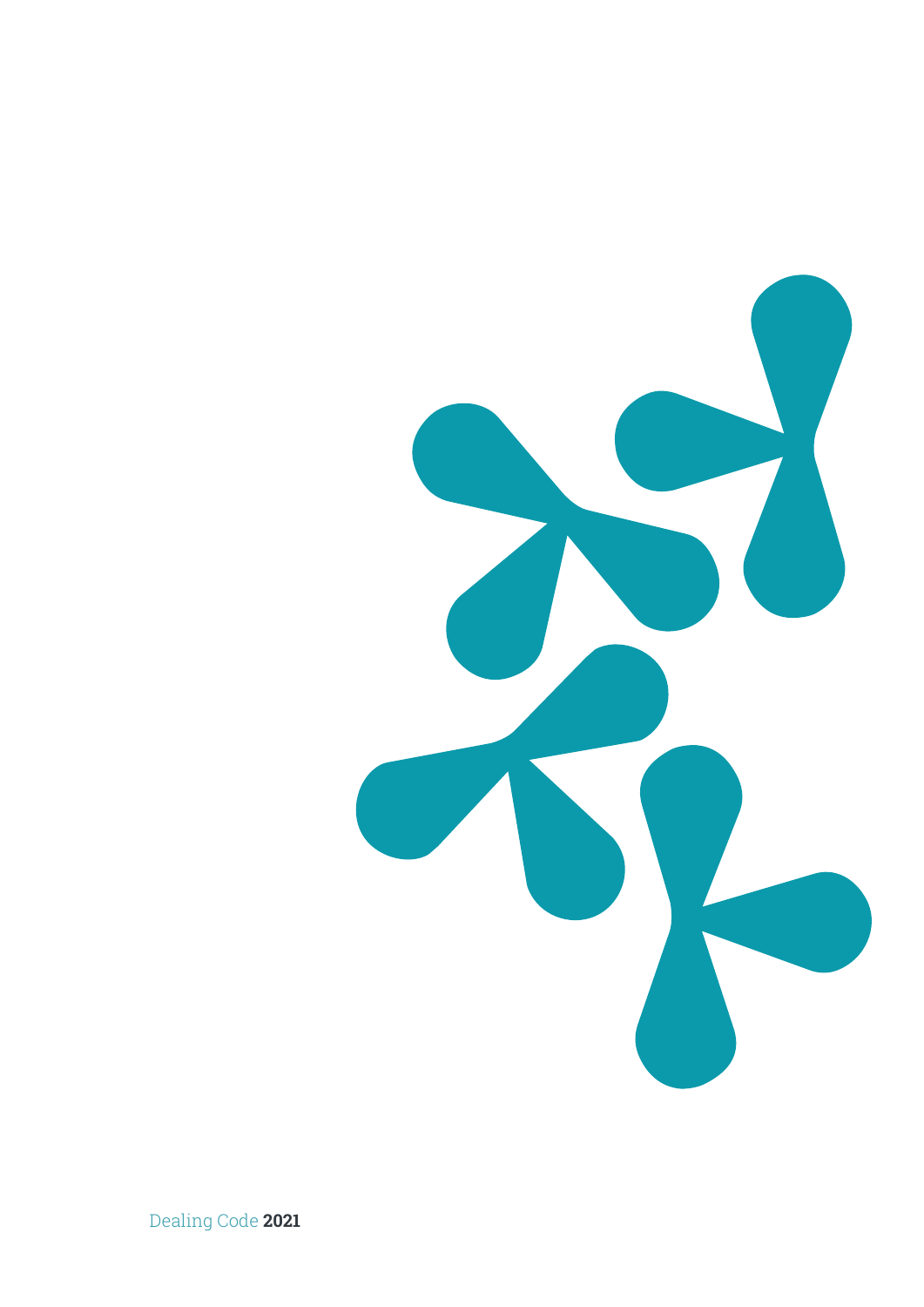# Table of Contents

| Dealing Code                             | 3 |
|------------------------------------------|---|
| I. Policy statement                      | 3 |
| II. Definitions                          | 3 |
| 1. Basic principles                      | 5 |
| 2. Compliance Officer                    | 5 |
| 3. Closed and Prohibited Periods         | 5 |
| 4. Preventive measures                   | 6 |
| 5. Reporting stock exchange transactions | 7 |
| 6. Disclosure of trading                 | 8 |
| 7. Third-party funds management          | 8 |
| 8. Duration                              | 8 |
| 9. Privacy                               | 8 |

# Dealing Code

## **Rules on the prevention of market abuse**

### I. Policy statement

Care Property Invest (hereinafter 'Care Property Invest' or the 'Company') defines in these regulations its internal policy on the prevention of market abuse. These regulations form an integral part of the Company's Corporate Governance Charter and are in accordance with the applicable laws and regulations (in particular, the Regulation (EU) No 596/2014 of the European Parliament and of the Council of 16 April 2014 on market abuse and the resulting European regulations, as well as the Act of 2 August 2002 on the supervision of the financial sector and financial services and the Corporate Governance Code 2020)

In addition to the aforementioned laws and regulations, the Board of Directors of the Company has taken a number of preventive measures in the form of a code of conduct (the 'Dealing Code') to avoid that Inside Information (as defined further in this Code) would be used unlawfully by directors, shareholders, employees and certain third parties, or that such an impression could even be created. Any person providing services to the Company for the first time shall be deemed to adhere to and be bound by the Dealing Code. However, mere compliance with the Dealing Code shall not relieve such person of his or her individual criminal and civil liability. The Dealing Code and the supervision of compliance with it are intended to protect the market and the image of the Company as such. Insider trading may cause investors to lose confidence in the integrity of the market.

### II. Definitions

For the application of this Dealing Code, the following terms shall have the following meanings:

**'Insider':** any person who has access to or possesses Insider Knowledge (irrespective of the manner in which the Insider Knowledge was acquired) and who is employed by the Company on the basis of an employment contract or otherwise performs tasks in the context of which he/she has access to Insider Knowledge, such as consultants, accountants or rating agencies.

**'List of Insiders':** The Company shall draw up a list of Insiders in which their identity, the reason why these persons are on the list, the date on which they gained access to the Inside Information and the date on which the list was drawn up and updated are stated, all in accordance with the model that is available on the website of the Financial Services and Markets Authority (hereinafter **'FSMA'**).

The List of Insiders shall be immediately updated as soon as a change occurs in the reason why a person is on the List of Insiders or if a person is added to or removed from the List of Insiders and as soon as this person gains access to or is deprived of the Inside Information. For each amendment, the Company shall state the date of amendment.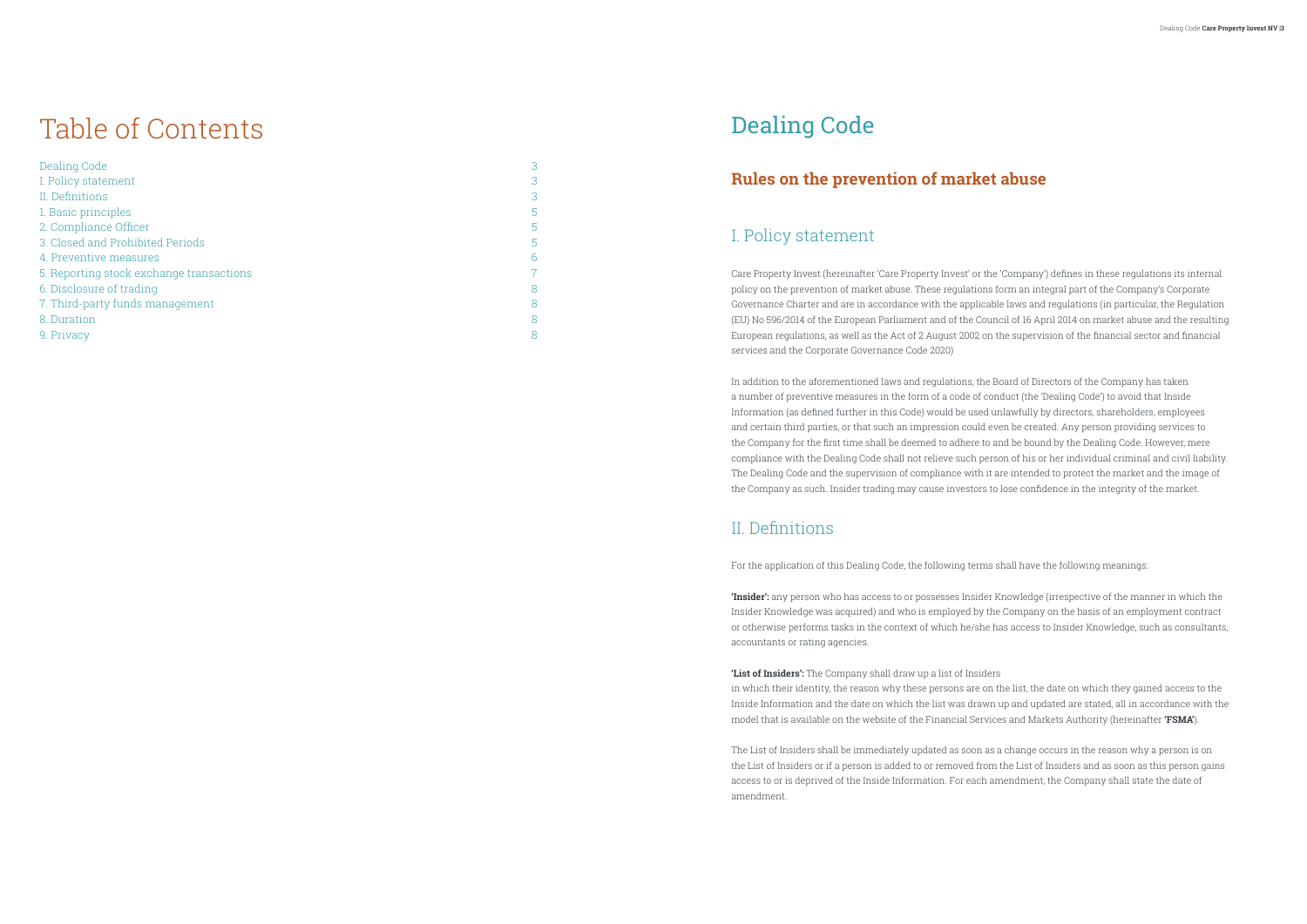<span id="page-2-0"></span>This List of Insiders shall be kept for at least five years after being drawn up or updated and shall be sent to the FSMA on request.

**'Person having Management Responsibilities'**: is any person who (i) is a member of a managerial or supervisory body of the Company (within the Company, this includes any member of the Board of Directors or its executive committees and any member of the Executive Committee), as well as (ii) any person who has a managerial position but is not a member of the bodies referred to under (i), and who has regular access to Inside Information relating directly or indirectly to the Company, and who also has the power to take management decisions affecting the future developments and business prospects of the Company (1) .

'**Closely Related Person**' means any person who is related to an Insider in particular:

- a) the spouse or partner considered by national law as equivalent to a spouse
- b) dependent children
- c) any other person who belonged to the same household as the persons concerned for at least one year on the date of the transaction
- d) any legal person, trust or partnership, the managerial responsibilities of which are exercised by a Person having Management Responsibilities or by a person referred to under (a), (b) and (c), or which is directly or indirectly controlled by such a person, or which has been established for the benefit of such a person, or the economic interests of which are substantially equivalent to those of such a person.(2).

**'Inside information'**: information within the meaning of Article 7 paragraphs (1) to (4) of the Regulation (EU) No 596/2014 of the European Parliament and of the Council of 16 April 2014 on market abuse (Market Abuse Regulation) and repealing Directive 2003/6/EC of the European Parliament and of the Council and Directives 2003/124, 2003/125/EC and 2004/72/EC of the Commission and means: any information, cumulatively::

- a) which has not been made public
- b) which is of a precise nature, that is to say, it relates to an existing situation or a situation that can reasonably be expected to come into existence, or to an event which has occurred or may reasonably be expected to do so, and if it is specific enough to enable a conclusion to be drawn as to the possible effect of that situation or event on the share price. If they are intermediate steps in a protracted process, those steps may themselves constitute inside information if they are sufficiently precise;;
- c) which directly or indirectly relates to the Company or to the Care Property Invest share;;
- d) and which, if made public, could significantly affect the Care Property Invest share price.

### **1. Basic principles**

Through his or her work, profession or duties each Insider is privy to information of which he or she knows, or should reasonably know, to be Inside Information. This person therefore has an important obligation to treat this information as confidential and, as long as the Insider possesses Inside Information, it is prohibited under the relevant legal provisions for the Insider and his/her Closely Related Persons:

- to make use of that Inside Information by, for one's own account or for the account of a third party, directly or indirectly, acquiring or disposing of the securities to which that Inside Information relates or related securities, cancelling or altering orders or attempting to acquire or to dispose of securities or cancelling or altering orders;
- exercise of his employment, profession or duties;
- which this Inside Information relates or related securities or to have them acquired or disposed of by others.

• to disclose Inside Information to any other person, unless such disclosure is made in the normal course of the

• to recommend, on the basis of Inside Information, to another person to acquire or dispose of the securities to

Violation of the aforementioned prohibitions may lead to administrative and/or criminal prosecution.

The above does not affect the mandatory disclosure as set out in Article II.5 below.

### **2. Compliance Officer**

The Board of Directors has appointed a Compliance Officer, namely Ms Nathalie Byl (hereinafter the **'Compliance Officer'**).

The Compliance Officer shall inter alia supervise the Insiders' compliance with this Dealing Code, without releasing the Insider from his individual criminal and civil liability and responsibility.

The Compliance Officer shall also see to it that each new director and employee of the Company or a third party who is considered an Insider signs or has signed this Dealing Code.

### **3. Closed and Prohibited Periods**

Insider and Closely Related Persons may not execute transactions involving securities in the Company during the 'Closed Period' or the 'Prohibited Period'.

The **Closed Period** is defined as the period between 1 February respectively 1 August until the time immediately following disclosure of the annual results respectively the half-year results of the Company. For 'transactions performed by a Person having Management Responsibilities', the Closed Period always relates to the period of 30 calendar days prior to disclosure of the annual financial statements or half-year results.

<sup>(1)</sup> Regulation (EU) No 596/2014 of the European Parliament and of the Council of 16 April 2014 on market abuse (Market Abuse Regulation) and repealing Directive 2003/6/EC of the European Parliament and the Council and Commission Directives 2003/124, 2003/125/EC and 2004/72/EC

<sup>(2)</sup> Regulation (EU) No 596/2014 of the European Parliament and of the Council of 16 April 2014 on market abuse (Market Abuse Regulation) and repealing Directive 2003/6/EC of the European Parliament and of the Council and Commission Directives 2003/124, 2003/125/EC and 2004/7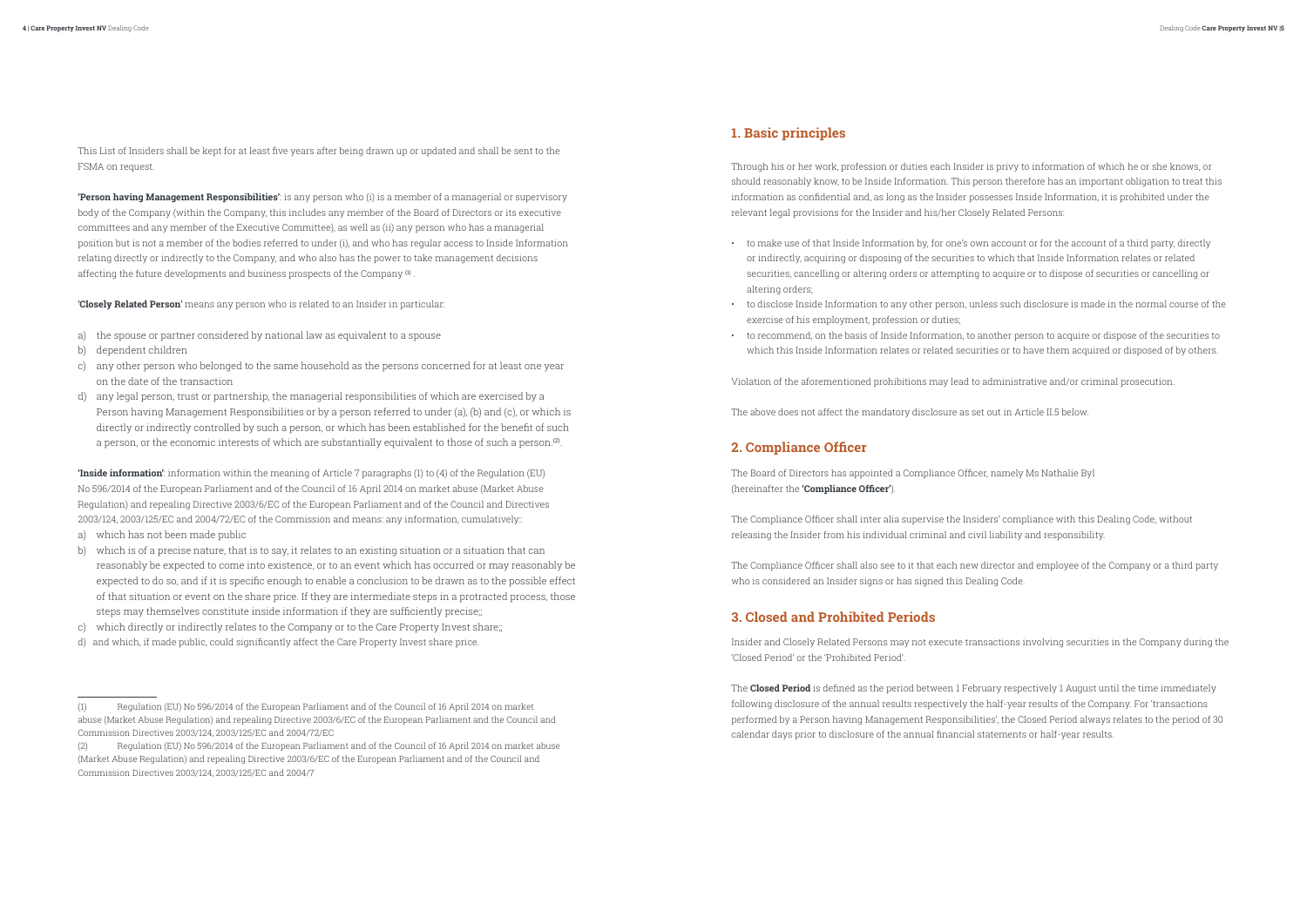<span id="page-3-0"></span>The **Prohibited Period** is defined as the period that is communicated as such by the Compliance Officer on the instructions of the management, the Executive Committee or the Board of Directors and commencing on the date on which Inside Information becomes known to the Board of Directors, the Executive Committee or the management and lasting until immediately after the disclosure of the said Inside Information or to the date of on which the Inside Information no longer has a price-sensitive character.

As the exception to this prohibition, the following transactions in the Company's securities remain permitted (also if the transactions are executed in the Closed Period or the Prohibited Period):

- transactions ordered before the Closed Period and Prohibited Period, provided no changes are made to the order during the Closed Period and Prohibited Period;
- transactions executed to implement an agreement made before the Closed Period and Prohibited Period.

### **4. Preventive measures**

The Company takes, inter alia, the following preventive measures in the prevention of Market Abuse:

1. Restrictions on speculative trading

The Company is of the opinion that speculative trading by Insiders and Closely Associated Persons in its securities promotes unlawful conduct, or at least the appearance of such conduct. Insiders may therefore not successively acquire or dispose of securities of the Company on the stock exchange within a period of less than six months.

2. Insider's duty to inform Closely Related Persons.

The Insider must inform his Closely Related Persons of the existence and content of this Dealing Code and shall ensure that his Closely Related Persons ask him whether a transaction in securities of the Company is possible in accordance with this Dealing Code.

3. In addition to the List of Insiders, the Company shall keep a list of all Persons having Management Responsibilities and their Closely Related Persons. Insiders must keep Inside Information confidential. The Company expects the Insiders to take all necessary measures to preserve the confidential nature of the Insider information, inter alia by (without this list being exhaustive) storing confidential information safely, limiting access to this information to those persons who need to know, not discussing confidential information in public places, watermarking confidential documents and keeping copies of this information to a minimum, in other words, the Insider will at all times act as may be expected from a prudent and reasonable person.

## **5. Reporting stock exchange transactions**

### **5.1 Reporting the intention of trading**

A Person having Management Responsibilities or a Person Closely Associated with him who wishes to acquire or to dispose of securities of the Company or who wishes to carry out transactions with regard to debt instruments, transactions within the framework of a life insurance policy whereby the policyholder is a Person having Management Responsibilities or a Person Closely Associated with him who also bears the investment risk and can take investment decisions, the lending or pledging of financial instruments or transactions through intermediaries, as well as any other Insider who is not a Person having Management Responsibilities or a Person Closely Associated with him and who wishes to acquire or alienate securities of the Company, shall report this in writing to the Compliance Officer before the transaction. The person obliged to notify must confirm in his or her notification that he/she does not possess any Inside Information. The Compliance Officer has the duty to report the matter to the chairman of the Board of Directors.

#### **5.2 Advice of the Compliance Officer**

Officer may formulate a negative advice concerning the planned transaction. In the event of a negative advice, the Insider must regard this advice as an explicit rejection of the transaction by the Company.

A transaction in securities of the Company is only possible in case of a positive advice by the Compliance Officer. The maximum term for the advice is two trading days.

#### **5.3 Reporting the effective transaction**

If the transaction may be executed, the Insider must inform the Compliance Officer in writing within three working days after executing the transaction, reporting the nature and date of the transaction, the number of securities traded and the prices applied in the transaction.

Persons having Management Responsibilities and, where applicable, their Closely Related Persons, shall report transactions for their own account in securities of the Company to the FSMA. This notification must be made within three business days after the execution of the transaction. However, the notification may be delayed as long as the total amount of the transactions carried out during the current financial year remains under the threshold of EUR 5,000. If this threshold is exceeded, all transactions carried out up to that point shall be reported within five working days of the execution of the last transaction. When the total amount of transactions during an entire calendar year has remained below the threshold of EUR 5 000, the relevant transactions shall be reported before 31 January of the following year. For the calculation of the total amount of the transactions, the sum is made of all transactions for own account of the involved Person having Management Responsibilities and all transactions for own account of Persons Closely Associated with him.

Closely Related Persons. The notification of the transaction to the FSMA shall contain the name of the Person having Management Responsibilities and, where applicable, of his Closely Related Person, the reason for the mandatory notification, the name of the Company, the description of the securities, the nature, date, place, price and volume of the transaction.

Reporting agents report their transactions to Care Property Invest and the FSMA via an online reporting application 'eMT' (https://portal-fimis.fsma.be/) developed by the FSMA in accordance with the technical implementation standards contained in Implementing Regulation (EU) 2016/523.10. Reporting agents may mandate another person to report their transactions, but they remain legally responsible for complying with their reporting obligation and for the content of the report.